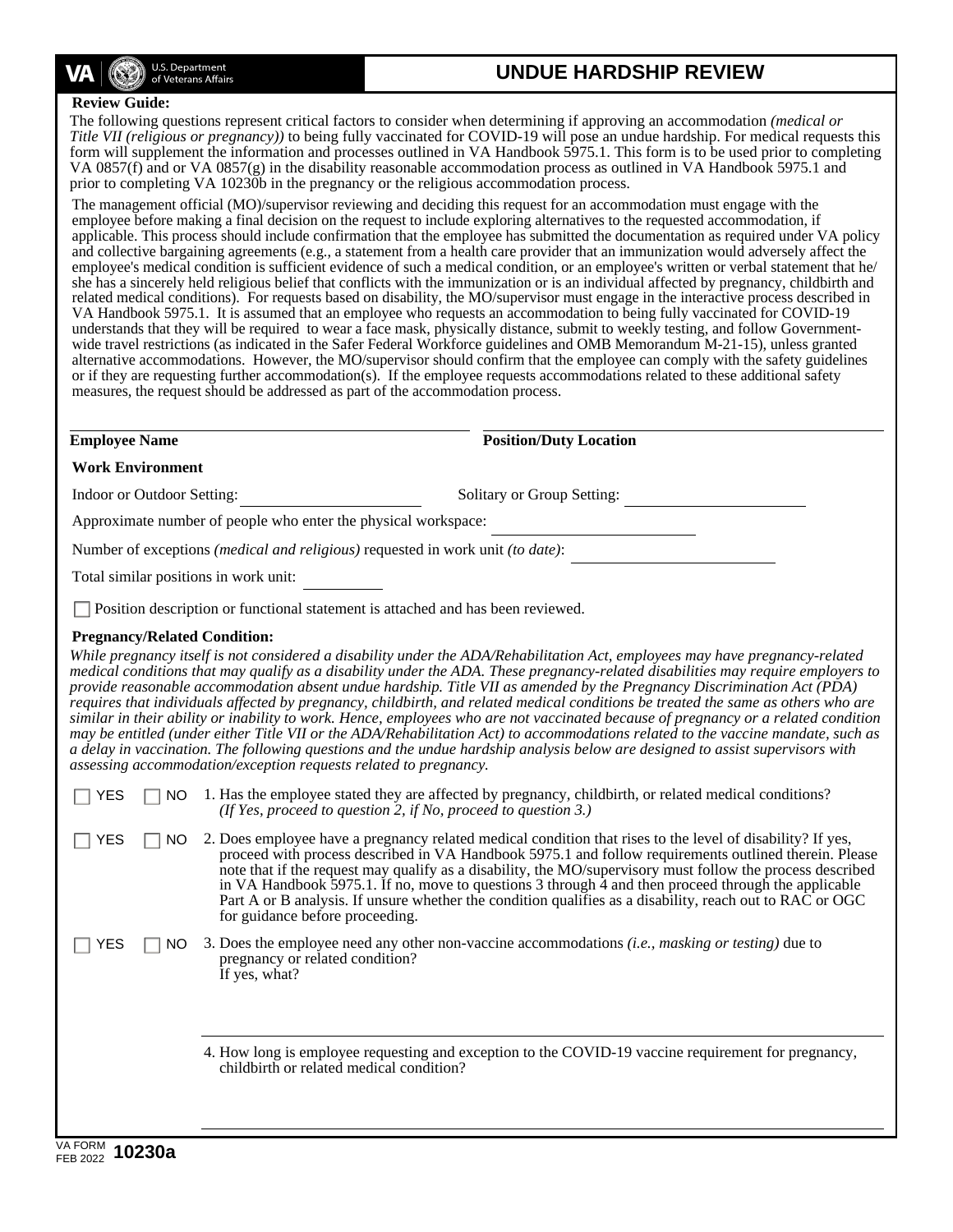# **PART A:**

*This section evaluates whether accommodations/exceptions can be approved in specific positions determined by VHA and VBA where the standard accommodation of masking, maintaining physical distance, testing, and following other required safety protocols is either not possible or does not sufficiently mitigate the safety risk posed. This section is only applicable to the specific positions identified by each administration. When assessing the job functions below, please note the questions apply to any functions, essential or marginal unless otherwise noted. Positions outside of these determinations should follow Part B.*

#### **NCA** *(Proceed directly to Part B.)*

**VBA** *(If applicable)* 

Complete the following questions for employees assigned to one of the following positions: Fiduciary Hub Examiners, Special Adapted Housing Agents and Construction Analysts.

|                            | <b>INITIAL</b> | MO/Supervisor has reviewed the underlying information provided to MO/supervisors regarding the<br>designation of these high-risk positions.                                                                                                                                                                                                                                                                                                                                                                                                                                                                                                                                                                                                                                                                                                                                                     |
|----------------------------|----------------|-------------------------------------------------------------------------------------------------------------------------------------------------------------------------------------------------------------------------------------------------------------------------------------------------------------------------------------------------------------------------------------------------------------------------------------------------------------------------------------------------------------------------------------------------------------------------------------------------------------------------------------------------------------------------------------------------------------------------------------------------------------------------------------------------------------------------------------------------------------------------------------------------|
| YES                        | NO             | 1. Does the employee work in the position designated in their personnel record <i>(i.e. the position identified</i><br>on their most recent Standard Form 50)?                                                                                                                                                                                                                                                                                                                                                                                                                                                                                                                                                                                                                                                                                                                                  |
| <b>YES</b>                 | <b>NO</b>      | 2. Does the employee provide direct services to Veterans?                                                                                                                                                                                                                                                                                                                                                                                                                                                                                                                                                                                                                                                                                                                                                                                                                                       |
| YES                        | NO.            | NOTE: If the answer to the above questions is "Yes," please move to the next questions in Part A. If either<br>answer is "No," please proceed to Part B.<br>3. Does the position involve any functions that require the employee to be within 6 feet of<br>Veterans, caretakers, or customers indoors while conducting duties or does the employee work in a<br>position for which functions require close interactive contact with others a vast majority of the duty day?<br>If no, why?                                                                                                                                                                                                                                                                                                                                                                                                      |
| YES                        | NO.            | 4. Can the duties that cannot be accomplished under a risk mitigation plan be reassigned to another<br>employee if not essential? If no, why?                                                                                                                                                                                                                                                                                                                                                                                                                                                                                                                                                                                                                                                                                                                                                   |
| <b>YES</b>                 | NO.            | 5. Can the essential functions of the position be accomplished via telework? If no, why?                                                                                                                                                                                                                                                                                                                                                                                                                                                                                                                                                                                                                                                                                                                                                                                                        |
|                            |                | NOTE: If the answers to the above questions are "No," the employee cannot be accommodated in their<br>current position, proceed to the next question.                                                                                                                                                                                                                                                                                                                                                                                                                                                                                                                                                                                                                                                                                                                                           |
| YES                        | NO             | 6. Can the employee be reassigned or relocated to another position? If no, why? MO/Supervisors should<br>contact their human resources offices to discuss vacancies for reassignment accommodation options (use<br>VA $0857(h)$ and VA $0857(j)$ for medical requests).                                                                                                                                                                                                                                                                                                                                                                                                                                                                                                                                                                                                                         |
|                            |                | NOTE: If the answers to the final question is "No," the employee cannot be accommodated. Proceed to Part C.                                                                                                                                                                                                                                                                                                                                                                                                                                                                                                                                                                                                                                                                                                                                                                                     |
| <b>VHA</b> (If applicable) |                |                                                                                                                                                                                                                                                                                                                                                                                                                                                                                                                                                                                                                                                                                                                                                                                                                                                                                                 |
|                            |                | Complete the following questions for the following employees: Community Living Center staff; Intensive Care Unit staff;<br>Spinal Cord Injury Departments staff; Emergency Rooms staff; Chemotherapy unit staff (inpatient and outpatient); Dialysis staff<br>(inpatient and outpatient); Staff who perform aerosol generating procedures; Healthcare or laboratory personnel collecting or<br>handling specimens from known or suspected COVID-19 patients (e.g., manipulating cultures from known or suspected<br>COVID-19 patients); Staff with regular and recurring face to face contact with individuals coming from congregate settings and<br>bedded residential settings (e.g. blind rehab, residential mental health, homeless shelters); Acute inpatient medical/surgical unit<br>staff; Acute inpatient mental health staff; Post-transplant unit staff (inpatient and outpatient). |

Note: This list does not include employees whose work takes them in and out of these units but is limited to employees who are permanently assigned to the unit.

 INITIAL MO/Supervisor has reviewed the underlying information provided to MO/supervisors regarding the designation of these high-risk positions.

YES  $\Box$  NO 1. Does the employee work in the position designated in their personnel record *(i.e. the position identified on their most recent Standard Form 50)*?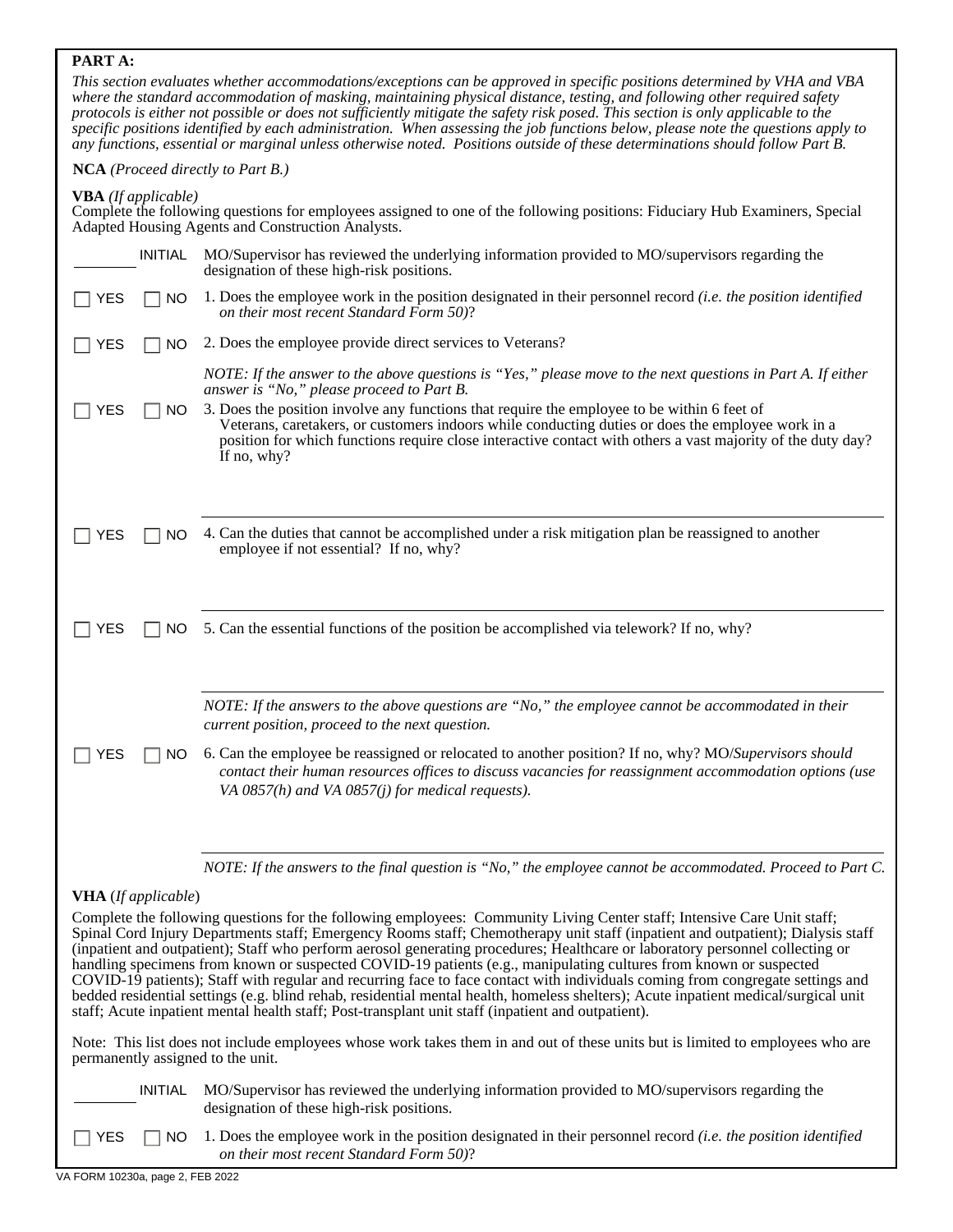| 2. Does the employee provide direct patient care which prevents physical distancing (6 feet as indicated by<br>CDC) as a staff member described above?<br>NOTE: If the answer to questions 1 and 2 is "Yes," please move to the next questions in Part A. If either<br>answer is "No," please proceed to Part B.                                                                                                                    |  |  |
|-------------------------------------------------------------------------------------------------------------------------------------------------------------------------------------------------------------------------------------------------------------------------------------------------------------------------------------------------------------------------------------------------------------------------------------|--|--|
| 3. Can the duties that cannot be accomplished under a risk mitigation plan be reassigned to another<br>employee if not essential? If no, why                                                                                                                                                                                                                                                                                        |  |  |
| 4. Can the essential functions of the position be accomplished via telework? If no, why?                                                                                                                                                                                                                                                                                                                                            |  |  |
| NOTE: If the answers to questions $3$ and $4$ are "No," the employee cannot be accommodated in their<br>current position, proceed to the next question.                                                                                                                                                                                                                                                                             |  |  |
| 5. Can the employee be reassigned or relocated to another position? If no, why? MO/Supervisors should<br>contact their human resources offices to discuss vacancies for reassignment accommodation options (use<br>VA $0857(h)$ and VA $0857(j)$ for medical requests).                                                                                                                                                             |  |  |
| NOTE: If the answers to the final question is "No," the employee cannot be accommodated. Proceed to Part C.                                                                                                                                                                                                                                                                                                                         |  |  |
| This section evaluates undue hardship for all requests that do not meet the criteria identified in Part A.                                                                                                                                                                                                                                                                                                                          |  |  |
| <b>Impact on Patient Care</b>                                                                                                                                                                                                                                                                                                                                                                                                       |  |  |
| 1. Will granting the accommodation negatively impact your ability to provide health care services to<br>Veterans if this accommodation is granted? If so, why?                                                                                                                                                                                                                                                                      |  |  |
| 2. Does the employee have direct interactive patient contact as a primary duty or essential function?<br>If so, what is the nature of the direct interactive patient contact, frequency, and duration of contact?                                                                                                                                                                                                                   |  |  |
| 3. For VHA Health Care Personnel only, does the employee have recurring interaction with moderately or<br>severely immuno-compromised patients?                                                                                                                                                                                                                                                                                     |  |  |
| 4. Can the employee deliver effective services within the physical distancing parameters for unvaccinated<br>staff? If no, why?                                                                                                                                                                                                                                                                                                     |  |  |
| 5. Are there additional safety measures that you could provide the employee that make an accommodation<br>viable? Examples: Volunteers for internal duty section changes that eliminate direct Veteran or family<br>member contact, increased frequency of testing, double masking, extra cleaning, erecting plexiglass<br>barriers, or a reassignment to a position that does not require direct Veteran or family member contact. |  |  |
| <b>Impact on Benefits Delivery</b>                                                                                                                                                                                                                                                                                                                                                                                                  |  |  |
| 1. Will granting the accommodation negatively impact your ability to provide benefits delivery and services<br>to Veterans and/or their family members? If so, how?                                                                                                                                                                                                                                                                 |  |  |
|                                                                                                                                                                                                                                                                                                                                                                                                                                     |  |  |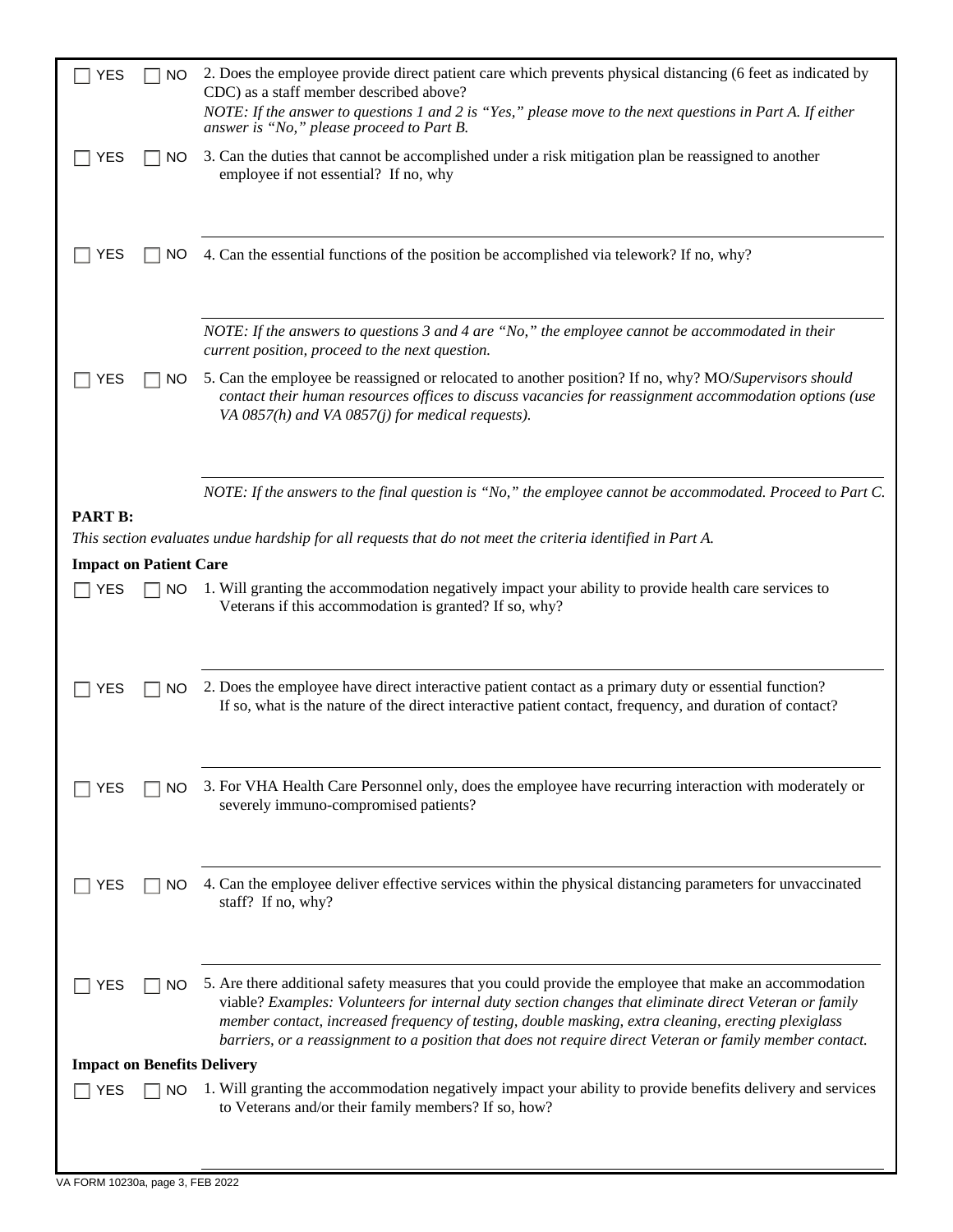| <b>YES</b><br><b>NO</b>            | 2. Does the employee have direct Veteran or family member contact responsibilities? If so, what is the<br>nature, frequency, and duration of contact?                                                                                                                                                                                                                                                                                                                                                                                                                                                                                                                                                                                                                               |
|------------------------------------|-------------------------------------------------------------------------------------------------------------------------------------------------------------------------------------------------------------------------------------------------------------------------------------------------------------------------------------------------------------------------------------------------------------------------------------------------------------------------------------------------------------------------------------------------------------------------------------------------------------------------------------------------------------------------------------------------------------------------------------------------------------------------------------|
| <b>YES</b><br><b>NO</b>            | 3. Can the employee provide effective services within the physical distancing parameters for unvaccinated<br>staff? If not, why?                                                                                                                                                                                                                                                                                                                                                                                                                                                                                                                                                                                                                                                    |
| YES<br>NO.                         | 4. Are there additional safety measures that you could provide the employee that make an accommodation<br>viable? Examples: Volunteers for internal duty section changes that eliminate direct Veteran or family<br>member contact, increased frequency of testing, double masking, extra cleaning, erecting plexiglass barriers,<br>or a reassignment to a position that does not require direct Veteran or family member contact.                                                                                                                                                                                                                                                                                                                                                 |
| <b>Impact on Mission Readiness</b> |                                                                                                                                                                                                                                                                                                                                                                                                                                                                                                                                                                                                                                                                                                                                                                                     |
| <b>YES</b><br>NO.                  | 1. Will granting the accommodation negatively impact your ability to respond to emergencies? <i>Examples</i> :<br>Law Enforcement, HVAC, Radiology, Environmental Management Units (housekeeping) etc. All require<br>rapid responses in cases of emergencies. If so, how?                                                                                                                                                                                                                                                                                                                                                                                                                                                                                                          |
| <b>YES</b><br><b>NO</b>            | 2. Does the employee have indirect contact with Veterans (i.e., contact with those that care for Veterans<br>such as Administrative/Budgetary/Human Resources staff etc.)? If so, what is the nature, frequency, and<br>duration of contact?                                                                                                                                                                                                                                                                                                                                                                                                                                                                                                                                        |
| <b>YES</b><br>NO.                  | 3. Can the employee effectively provide services, perform essential functions, or perform duties of the job<br>within the physical distancing parameters for unvaccinated staff?                                                                                                                                                                                                                                                                                                                                                                                                                                                                                                                                                                                                    |
| <b>YES</b><br>NO.                  | 4. Are there additional safety measures that you could provide the employee than make an accommodation<br>viable? Examples: Volunteers for internal section changes that eliminate direct employee to employee<br>contact, increased frequency of testing, double masking, extra cleaning, erecting plexiglass barriers.                                                                                                                                                                                                                                                                                                                                                                                                                                                            |
|                                    | <b>Impact on Mission Accomplishment</b>                                                                                                                                                                                                                                                                                                                                                                                                                                                                                                                                                                                                                                                                                                                                             |
| <b>YES</b><br>NO.                  | 1. Will granting the accommodation negatively impact your ability to meet your organization mission<br>requirements (i.e., accommodation creates a work stoppage)? If so, how?                                                                                                                                                                                                                                                                                                                                                                                                                                                                                                                                                                                                      |
| <b>NO</b><br><b>YES</b>            | 2. Can the essential functions of the position be accomplished via telework? If no, why?                                                                                                                                                                                                                                                                                                                                                                                                                                                                                                                                                                                                                                                                                            |
|                                    | NOTE: This decision is not based on a supervisory preference that the employee be on-site but an<br>evaluation of actual mission requirement.                                                                                                                                                                                                                                                                                                                                                                                                                                                                                                                                                                                                                                       |
| <b>YES</b><br>NO.                  | 3. Can the employee perform the duties with workplace safety protocols for their position in place (i.e.,<br>masking, testing, physical distancing etc.)?                                                                                                                                                                                                                                                                                                                                                                                                                                                                                                                                                                                                                           |
| <b>NO</b><br>YES                   | 4. Does the position require travel as part of the essential functions?                                                                                                                                                                                                                                                                                                                                                                                                                                                                                                                                                                                                                                                                                                             |
| <b>YES</b><br><b>NO</b>            | 5. Are there additional safety measures that you could provide the employee than make an accommodation<br>viable? Examples: Volunteers for internal section changes that eliminate direct employee to employee<br>contact, increased frequency of testing, double masking, extra cleaning, erecting plexiglass barriers.                                                                                                                                                                                                                                                                                                                                                                                                                                                            |
|                                    | NOTE: MO/Supervisors use responses to these questions as guide in determining the impact of approving the request for<br>accommodation. MO/Supervisors should contact their human resources/human capital offices, reasonable accommodation<br>coordinators (RAC), and Office of General Counsel (OGC) with accommodation questions as appropriate. The list of RACs can be<br>found at this site: Reasonable Accommodation Coordinator. All decisions to deny an accommodation must be reviewed by District<br>Counsel. A SharePoint site (link below) has been established to submit requests for legal consultation on COVID-19 requests for<br>religious exceptions. If a MO/supervisor is unsure if the request should be approved or denied, they can also utilize this site. |